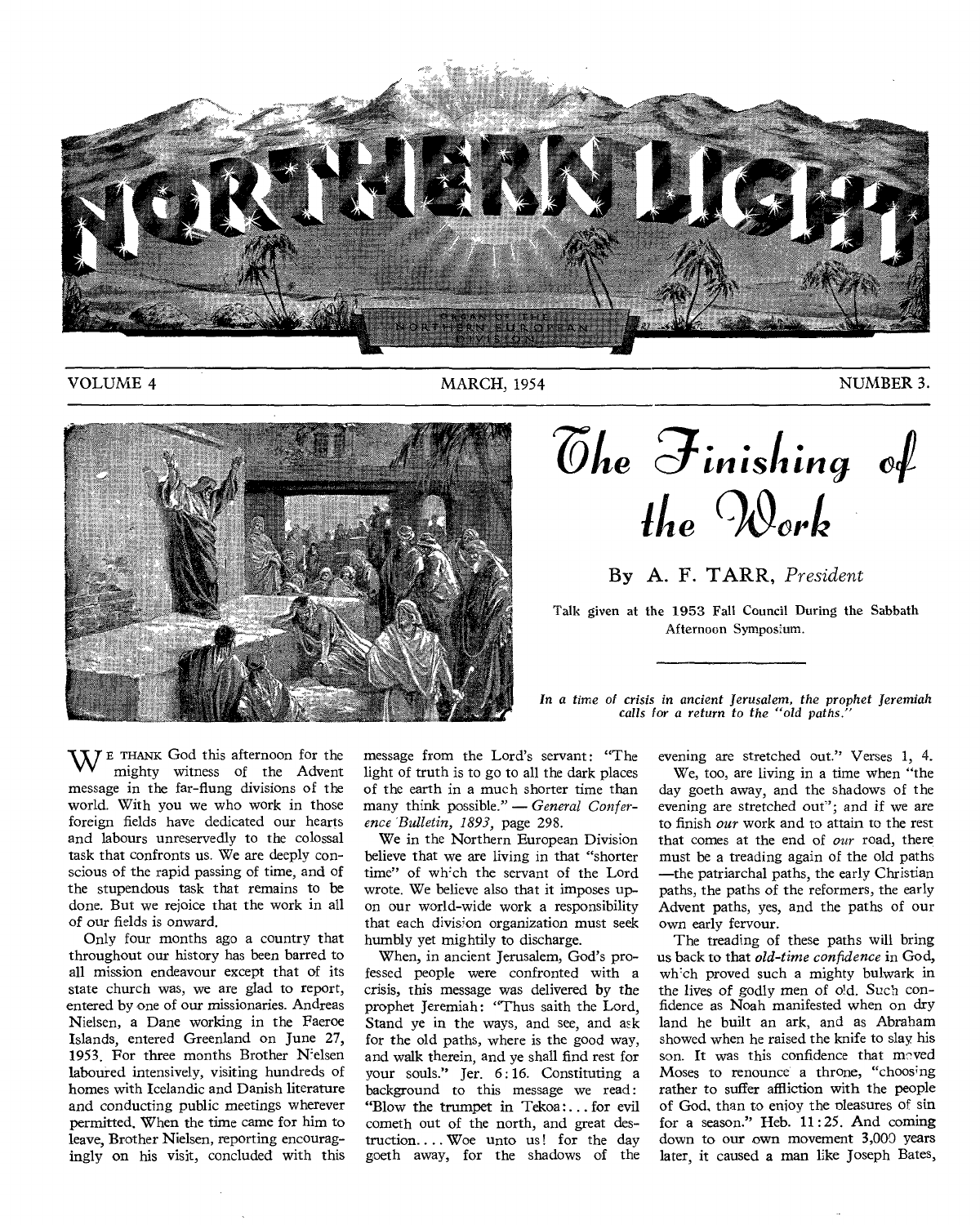though himself nearly penniless, to embark on a publishing programme that astonishes the world today.

Dominating the lives of these men was *an expectation of God's miracle-working power* that transcended all of the combined forces that were pitted against them. It was this power that Elijah claimed when for three and a half years he shut the heavens against dew and rain, and when he called for fire from God to devour a water-logged sacrifice. What mighty power Moses anticipated when he struck the sea with his rod to make a crossing for the hosts of Israel, or when later he called for water from the rock to assuage their thirst ! In New Testament days Peter and John laid claim to the same power when they commanded the cripple at the temple gate, "In the name of Jesus Christ of Nazareth, rise up and walk." It was in anticipation of a similar power that 2,000 years ago God featured His remnant church as mighty angels flying "in the midst of heaven" and lightening the earth with their glory.

Inseparably associated with the old paths was *an old-time economy,* when material th'ngs were relegated to the background and spiritual values were transcendent. It was an economy under which men were "more precious than gold," and two coats too much for the disciples; when their marching orders were to "provide neither gold nor silver, nor brass nor script" but to "seek ... first the kingdom of God and His righteousness," believing that all material things would be provided them.

In our denominational history there was a time when sacrifice was the accepted lot of every Seventh-day Adventist, when the expression "to spend and be spent" was almost daily on the lips of the workers. How vivid still are the memories of our childhood days in South Africa when the monthly cheque from the conference office would reach our home. Time and again when the letter was opened it would contain the word that the tithe had not come in as had been hoped and that the wage could only be paid in part. The hope was expressed that it would be possible to make it up by the end of the quarter, or at least by the end of the year. Almost without fail, however, the letter ended with that dearly loved phrase, "Yours in the blessed hope." Money was scarce, wages could not always be paid, but our ministers, undeterred and undaunted, pressed on in their courageous service, cheered by that buoyant "Yours in the blessed hope."

Actuating men who trod the paths of old was a *fervour* that must live again in the lives of those who bring to a glorious

triumph the work that they began. It must be a fervour like Elijah's when he boldly condemned the wickedness of kings, or like the disciples whose valiant witness was adjudged by their enemies to have "turned the world upside down." Such fervour alone can combat the last-day forces arrayed against us and cause a witness to be borne that will belt the globe.

Accompanying this experience must be *an old-time devotion* to the Word of God and to prayer, which will cause us with Jeremiah to testify: "Thy words were found, and I did eat them," and with David to say: "Evening and morning and at noon will I pray and cry aloud." It was

**Mil.W.4110,M,IM a Mk IMP'011.0MisMN,Mk.M.MNIM,IMR,M1102•1,11101•1,..**  MIRACLE

> I ask for neither name nor niche In corridor of fame, Nor thrill of sense, nor touch of gold, Nor laurels in earth's game.

I only trust my Lord all-wise, By miracle of grace, Will grant a faith enriched by love, And then—to see His face !

**DODOODOODOODOODOO**O

Alfonso N. Anderson

when our pioneers devoted whole nights to prayer and a searching of the Word that they were enabled to discover some of the essential doctrines that we preach to the world today. And what of the prayers of the disciples who "when they had prayed, the place was shaken wherein they were assembled together," or of Daniel and Isaiah? Sometimes one wonders how our prayers must sound in angel ears when compared with theirs. Or how Heaven must grieve when our little cares or even our ministerial or administrative duties are allowed to encroach so heavily on time that should be spent in private devotion. At a recent workers' meeting in Britain a Bible worker, speaking on evangelistic methods, made this humble contribution: "Prayer is more important than publicity." And how true we find this to be in every line of denominational endeavour.

In the call to the old paths is a call to *an old-time sense of responsibility;* Like that of Abraham when he set out from the country of his fathers "not knowing whither he went." Or like David's, when he advanced alone to meet the giant Goliath, that defiant enemy of God's

chosen people. Did not the disciples sense this acutely when, despite the magnitude of their task and the forces arrayed against them, they were constrained to exclaim: "We cannot but speak the things we have seen and heard"?

It is in such a spirit that it behoves workers in our division organizations to labour today. They are called to bear upon their hearts the needs and interests or so many different nationalities and countries. They must be void of all national bias. They must be alert to foster all lines of service with equal interest; literature must be published in every major language within their territory. Schools and medical institutions must be operated wherever required; evangelism maintained at the highest level. The entire working forces must be distributed fairly and according to changing conditions, always with the dominating objective of proclaiming this closing message in the remotest corners of their fields. Dangers, both to work and workers, must be detected by eyes constantly anointed with the heavenly eyesalve, and in all relationships a spirit or mutual confidence, courage, and good cheer must constantly inspire to greater achievements.

*An old-time resourcefulness* is indicated by these old paths to which we are called. Do you remember the men who removed a roof to bring a friend to Jesus? We need a resourcefulness like that today, adapted to our modern age when the accumulated ingenuity of the evil one is let loose like a flood upon a helpless world. We need to devise new ways and means of attaining our objective and of accelerating our own programme so as to outdistance his. But it requires a determination no less marked than that characterizing any previous epoch of man's service for God.

The old paths call us back to *an oldtime fellowship, a* fellowship especially marked in these days of national barriers and animosities. Such fellowship will enable us to say as David of old: "I am a companion of all them that fear Thee." And might it not afford even in our day such blessings as came to hospitable Abraham who, entertaining strangers, entertained angels unawares? This fellowship will overreach even denominational boundaries and help us discharge that sometimes overlooked yet God-inspired responsibility : "His followers are not to feel themselves detached from the perishing world around them. They are a part of the great web of humanity, and Heaven looks upon them as brothers to sinners as well as to saints."—The *Ministry of Healing,* page 104.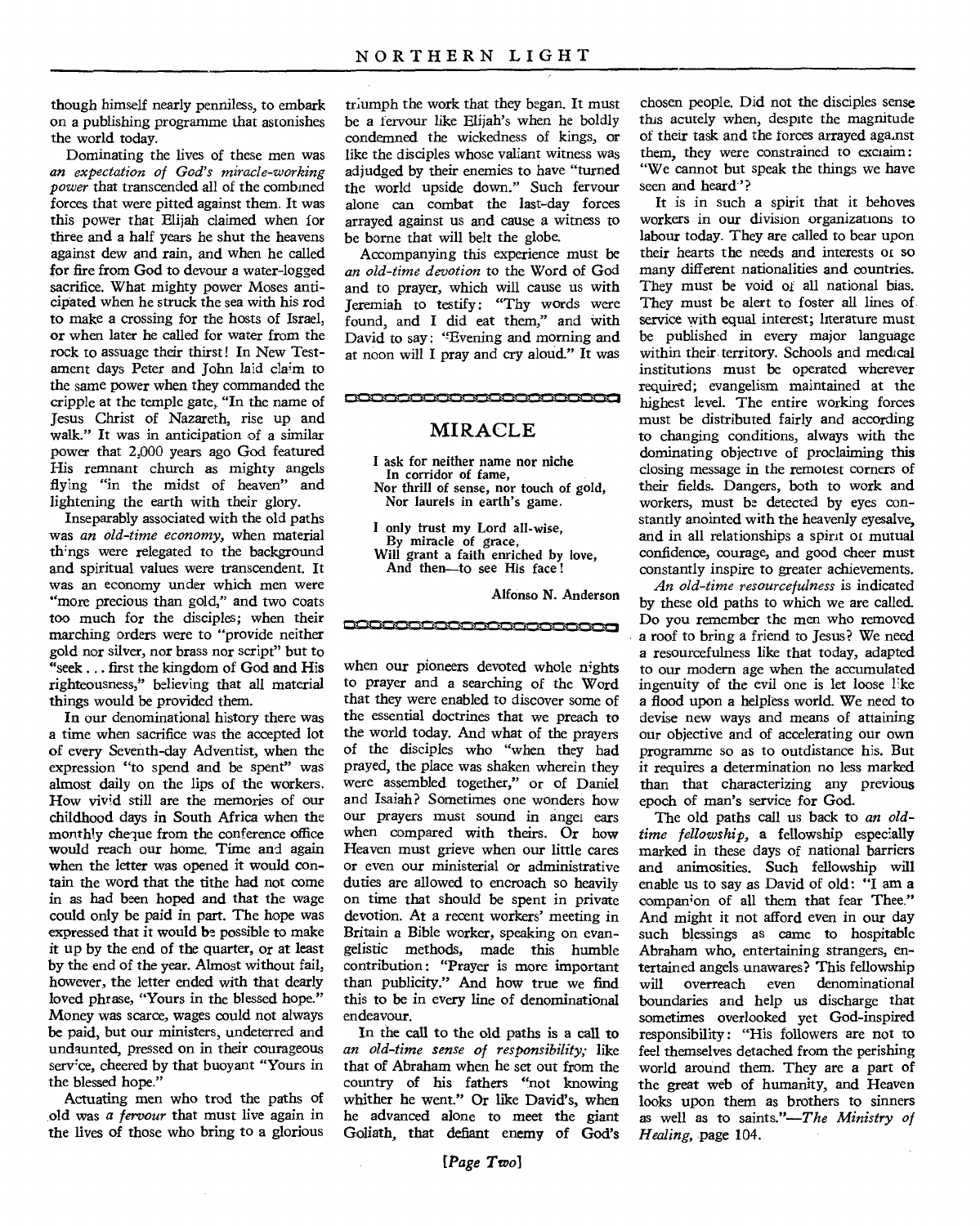In an interview once accorded us by Tahkin Nu, prime minister of Burma, Tahkin Nu inquired whether our doctor who was present was able to speak Burmese. The doctor, not long resident there, replied that he was not. "Let me send you a teacher," the premier requested, "for you cannot work successfully in Burma unless you love the people; and you cannot love them unless you know them; and you cannot know them without knowing their language." Even in this statesman's mind there was the necessity for an understanding fellowship between the missionary and those whom he sought to help.

It is not always easy, especially in foreign fields, to convince men of the sincerity of our regard for them. A mere verbal assurance carries but little weight. And how easily can distrust and doubts be awakened in their minds by just a simple act or word! A fellow missionary seemed once to have lost the confidence of his congregation. The people he served were sure he did not "love" them. On investigation it was found that he had once been overheard to remark concerning them that they were "hard nuts to crack." However innocently it might have been intended, it caused these people in their foreign and analytical way of thinking to picture themselves as nuts under a stone held in the hand of the missionary, and for ever after that picture remained in their memory. How guarded the worker must be that even his casual expressions give no offence to the ears of a discriminating people.

The old paths call us back to *an oldtime personal witness.* What a rich harvest was Philip's when, called from serving the multitude, he focused every energy of his being on the salvation of that one hungry soul—the Ethiopian. Division workers in their international travels have a unique opportunity of witnessing to fellow-travellers whose duties and whose station in life might normally prevent their ever coming in close touch with Seventh-day Adventists or reading our literature. Many are surprisingly earnest and eager and simple in their religious outlook. Among them also are "the poor in spirit," and those who "hunger and thirst after righteousness" as veritably as any in the humbler walks of life. Here it is that a personal, man-to-man witness must be borne. And ought not the responsibility for such a witness to be felt by every worker and member, and opportunities be sought to meet the people as they throng the mighty trade routes of the world?

*(Continued on back page.)* 



# **New Church Dedicated at Odense**

# By Thy. Kristensen

*President, West Danish Conference* 

 $N^{\text{oveMBER} 7, 1953}$  was a great day for God's people at Odense, West Denmark, when a new church building was solemnly dedicated to the glory of God and the proclamation of the third angel's message. Already early in the morning, visitors began to arrive from all over the island of Furen, as well as irom other parts of the country. Among them was our oldest member in the conference, ninety-five-year-old Brother Hanson, who had come by train from Assens.

The church was filled to capacity during all the exercises of the day. At the Sabbathschool hour, Pastor G. E. Westman reviewed the previous lesson and Pastor A. Muderspach, president of the East Danish Conference, had the lesson for the day. Vejlefjord College was well represented by the principal, Pastor A. Varmer, who preached the morning sermon; by the Bible teacher, Pastor Norskov Olsen; and by the College male quartet, which, under the able d'rection of Mrs. Norskov Olsen, did much to create the atmosphere of worship and reverence which made the day such an outstanding occasion.

The dedication service took place in the afternoon. After the opening hymn. "With joy we here are gathered," Pastor Varmer read a scripture reading from Psalm eighty-four and Pastor Muderspach lead the congregation in prayer. A hearty welcome was extended to everyone present, including the Press and non-Auventist visitors, by the pastor of Odense church, Brother Borge Olsen.

*[Page Three]* 

The Division was represented by Pastor Emanuel Pedersen, who was himself born in Odense. Pastor Pedersen preached the dedicatory sermon. Taking as one of his texts the Lord's command to Israel of old to "make Me a sanctuary, that I may dwell among them," he said that God, in those words, opened His very heart for fallen man, revealing to him the innermost desire of His own loving self—His passionate longing to have commun on with man restored to what it once was. In building sanctuaries or places of worship for the living God, man, on his part, signifies his desire to draw near to God and to abide in His presence. Only when we have the presence of God continually with us can we meet with success in life. As the glory of the Lord filled the temple of old, so the glory of God will also fill this house when it fills the hearts of those who worship here. The glory of God is the beautiful character of Jesus Christ revealed in man.

Though this church, Pastor Pedersen pointed out, has been built by the Advent people, it has not been bullt for them alone. It belongs to the stranger as well, whoever he may be. It is for everyone who wants to come and worship in the name of the Lord. It is a church for the city of Odense.

Pastor Olsen offered the dedication prayer. Pas, or Thv. Kristensen, president of the West Danish Conference, gave a brief sketch of the history of the church. It was organized in 1902, but only two of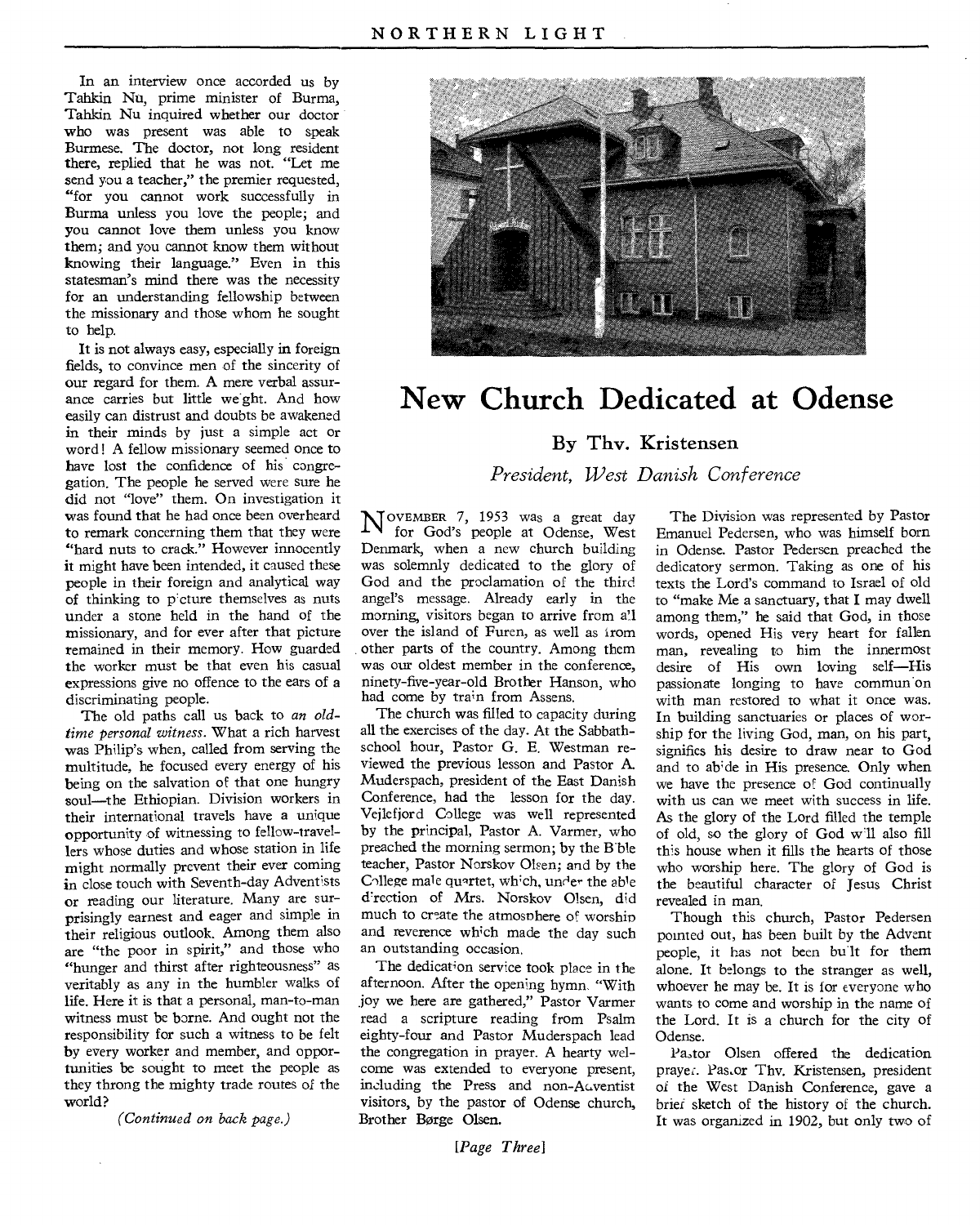

the charter members are still alive. One is Sister Marie Hanson of Washington, D.C.; the other, Pastor Pedersen's father, Brother P. Pedersen, who was present in the congregation. The new church, said Brother Kristensen, has a seating capacity of 300. In addition there are are two small halls and a large basement hall which holds 200 people. Brother Kristensen thanked the architect, contractors, and artisans for the excellent way in which they had done their work; and he thanked the members for the willing spirit in which they had offered of their means and of their time. Finally, Brother Kristensen expressed the hope that the new church might be a blessing to the city of Odense.

*Interior of the church in Odense, Denmark which has a seating capacity of 300.* 

Several speakers followed, among them the architect, Mr. J. Kargh, and Mr. Jensen Larsen, who spoke on behalf of the contractors and artisans and presented the new church with a beautiful pulpit as a gift from them. Mr. Kargh had also made a presentation to the church but, said Pastor Kristensen, he wanted the nature of it to remain unknown.

Greetings were brought by many visitors and by telegram.

When the closing hymn had been sung, Pastor T. Pedersen offered the benediction. A Sabbath of rich blessings, a day long to be remembered, came to an end for the Odense church.

**" He That Hateth His Life "**  By Pastor A. J. Mustard *President, Gold Coast Mission* 

HE THAT loveth his life shall lose it; and he that hateth his life in this world shall keep it unto life eternal." John 12 : 25.

"To give is to live. The life that will be preserved is the life that is freely given in service to God and man. Those who for Christ's sake sacrifice their life in this world will keep it unto life eternal.... All who have borne with Jesus the cross of sacrifice will be sharers with Him of His glory."—The *Desire of Ages,* pages 623, 624.

Christ's sacrifice has been the inspiration of the best that men have thought and said and done. The selfish human heart naturally takes for itself *all* that comes within its reach. It grasps but does not give. It will leave another to die rather

than make a sacrifice of its own to save. Of mankind the Lord has said, "Can the Ethiopian change his skin, or the leopard his spots? Then may ye also do good, that are accustomed to do evil." Jer. 13:23.

But the example of Christ has inspired men to higher and better things, yea, even to the copying of His own example of sacrifice. Men and women, in every age and every clime, have given up houses, lands, earthly prospects, power, thrones, livelihood, husbands, wives, children, parents, friends, and homes to follow in the steps of the Man of Galilee. And they have not followed in vain. The apostle Peter asked, "Behold, we have forsaken all, and followed Thee; what shall we have therefore?" And Jesus promised, "Every one that hath forsaken houses, or brethren,

*[Page Four]* 

or sisters, or father, or mother, or wife, or children, or lands, for My name's sake, shall receive an hundredfold, and shall inherit everlasting life." Matt. 19:27-29.

As Peter's question indicates, some of Christ's immediate disciples made considerable sacrifices to follow Him. Peter himself, with John and James and Andrew, had given up his - fisherman's calling to follow the doubtful one of following an itinerant preacher. Matthew had given up what was a lucrative career in those days as an income tax collector. Later, Paul gave up his place in the highest councils of the nation, and as a ruler in Israel. Nicodemus and Joseph of Arimathea sacrificed their wealth and places of honour in Judah to become meek and lowly followers of the humble Nazarene. Like Moses before them, they esteemed "the reproach of Christ" even "greater riches than the treasures" of this world.

The love of Christ still captivates the hearts of men. The story of His sacrifice has its old compelling power. Just a; gladly and cheerfully today they give up position, wealth, honour, and earthly friendships to become disciples of Jesus. This is true wherever the love-story of the cross of Calvary is told. In the civilized lands of Europe and America, in the heathen lands of Africa and the South Seas, in the ancient lands of India and Japan, the constraining power of the love of Christ makes its mark on the loves and ambitions of men and women. Great and wonderful sacrifices are made. Worldly ambitions are put aside. In meekness and humility men are turning from earthly allurements and are finding their happiness in bearing the cross of Christ. They have "respect unto the recompense of the reward." They look "for a city which hath foundations, whose builder and maker is God." Heb 11:25, 10. They aspire to life eternal, which gift the Lord shall give them "at His appearing." Let me tell you about some of these heroes in darkest Africa.

Isaiah Kyereme (pronounced che-re-me) is now one of the leaders of the Seventhday Adventist church at Kofiase, Ashanti. He is a simple, lovable Christian, a humble follower of Jesus Christ. As a youth he had attended our mission school at Agone, about twenty miles from Kofiase. There he came under the influence of a godly teacher who instilled in Isaiah's soul a love for the Saviour, and a steadfast purpose which was soon to be tried. In due time he returned to Kofiase, and was the herald of the Advent message to his

*(Continued on page 6.)*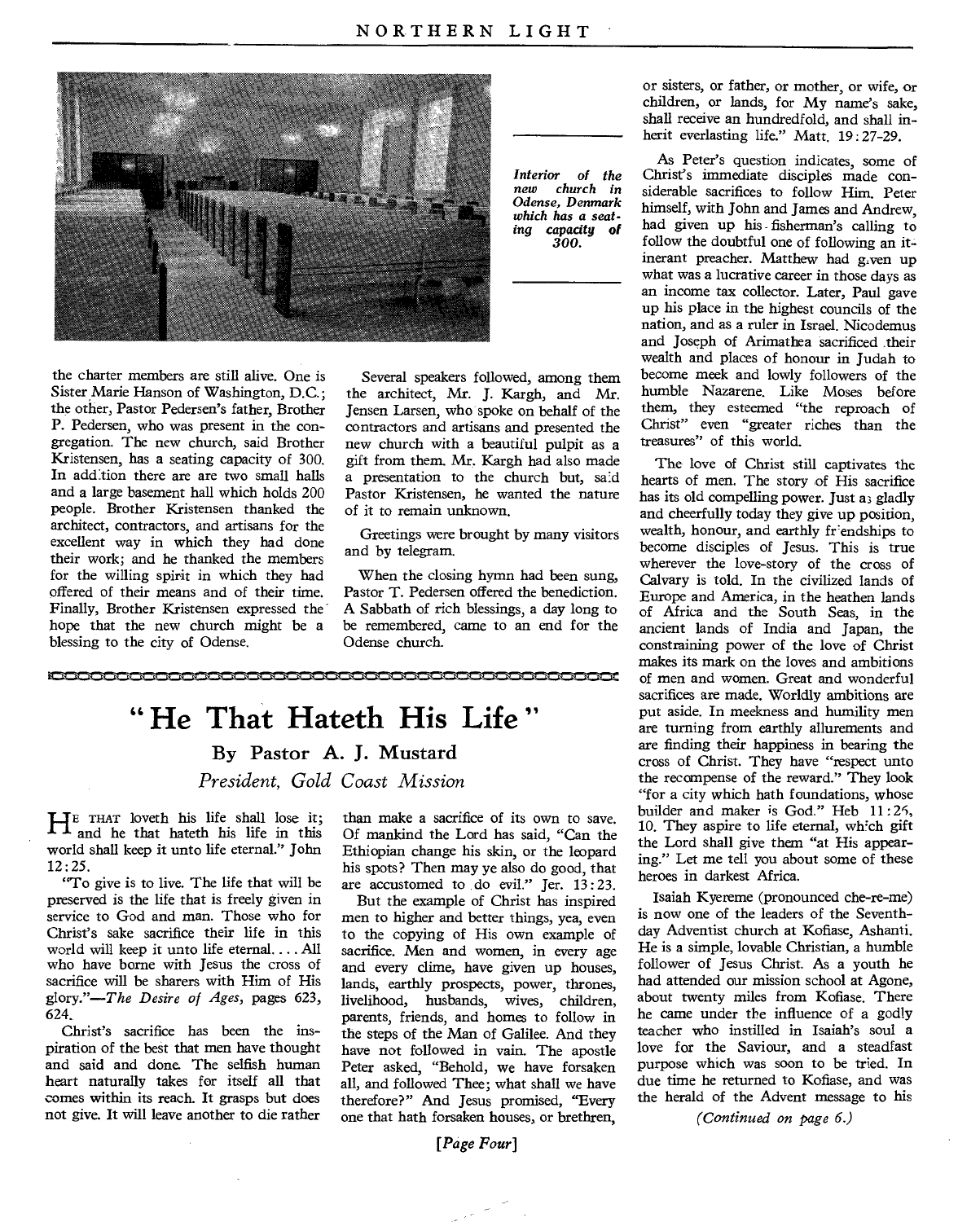# **The Family Altar**

## By H. L. Rudy

JOHN HOWARD PAYNE, the author of Home Sweet Home, ended his life as *Home Sweet Home,* ended his life as American Consul in Tunis, Africa, where he died and was buried. Later, America sent for his body and buried it in Washington, D.C. In the funeral procession down Pennsylvania Avenue his body was preceded by the Marine Band, and followed by the President and Vice-President of the United States, and members of the Cabinet. Congress and the Supreme Court adjourned to do him honour. Why? He had simply written a song about "Home" and in that lyric he struck a chord that immortalized his name.

What makes the home—the Christian home—the most wonderful place on earth? It is the spiritual foundation upon which it is established, and that foundation is prayer and the Word of God. What a blessing the Christian home is when daily a portion is read from the Holy Book, as husband and wife and children pray to their heavenly Father for daily supplies of grace, with thanksgiving for God's goodness and loving care.

The family altar has been designed by the Lord to be the spiritual centre of the home, where all the members of the family can be taught of God, and derive wisdom and strength for daily living. There the Bible is to be read, and the art of prayer learned. This must become a daily and life-long practice in the home so that the benefits of the family altar will be enjoyed by husband and wife, and the children as they come and grow up in the family. Here is a work, therefore, that calls for great faithfulness and constant vigilance.

As a church we have long appreciated the importance of family worship in the home, and have endeavoured to provide encouragement and helpful suggestions for the successful conduct of the spiritual devotions in the home. Again this year, very special emphasis is being given to this great institution the Lord has given His children. How could any family begin the new year, or perhaps even a new home, without establishing the family altar where it has not already existed, or by making the Word of God and prayer the daily food for the soul as the integrity of the family altar is continued and maintained? It is hoped that great spiritual power may be experienced in every home throughout 1954.

# PRIME MINISTER OPENS ADVENT PRESS

# By H. S. Pearce *Publishing Manager*

THE publishing family of the West<br>African Union and its many friends African Union and its many friends were made happy on the afternoon of Sunday, January 3rd, when they witnessed the opening ceremony of their new publishing house, The Advent Press, which is situated on a beautiful site overlooking the ocean at Accra, Gold Coast.

There were some 200 people present to listen to the speech of the Prime Minister, The Honourable Dr. Kwame Nkrumah, and to witness his official opening of the premises. It is gratifying to us that such a busy personality as the Prime Minister should honour us with his presence on this occasion and it speaks well for the religious freedom afforded to all denominations in this quickly developing field.

Following the opening service, the Prime Minister was conducted through the premises. He expressed himself very favourably concerning all that he saw.

Pastor G. D. King, Publishing Secretary for the Northern European Division, was also in attendance and, prior to the Prime Minister's speech, delivered a short address in which he set forth the purpose and aims of the new publishing house. He aptly likened it, standing as it does on the seashore, to a lighthouse, sending out



*A. F. Tarr, The Honourable Dr. Kwame Nkrumah, Prime Minister of the Gold Coast, and J.* 0. *Gibson.* 

beams of light to a world in the darkness of doubt and fear.

During the ceremony, Pastor A. F. Tarr, President of the Northern European Division, presented Dr. Nkrumah with a copy of Pastor W. L. Emmerson's book, *God's Good News* and Pastor R. D. Vine's book *God's Answers to Your Questions,* stating that these books were given as a token of appreciation of the freedom of the press and religious safe- guard to all citizens by Dr. Nkrumah's government.

Pastor J. 0. Gibson, President of the West African Union, was the chairman, while Pastor H. D. Wilson led the congregation in prayer.



*G. D. King, Division Publishing secretary addressing the gathering at the opening of the Accra Advent Press.* 

*[Page Five]*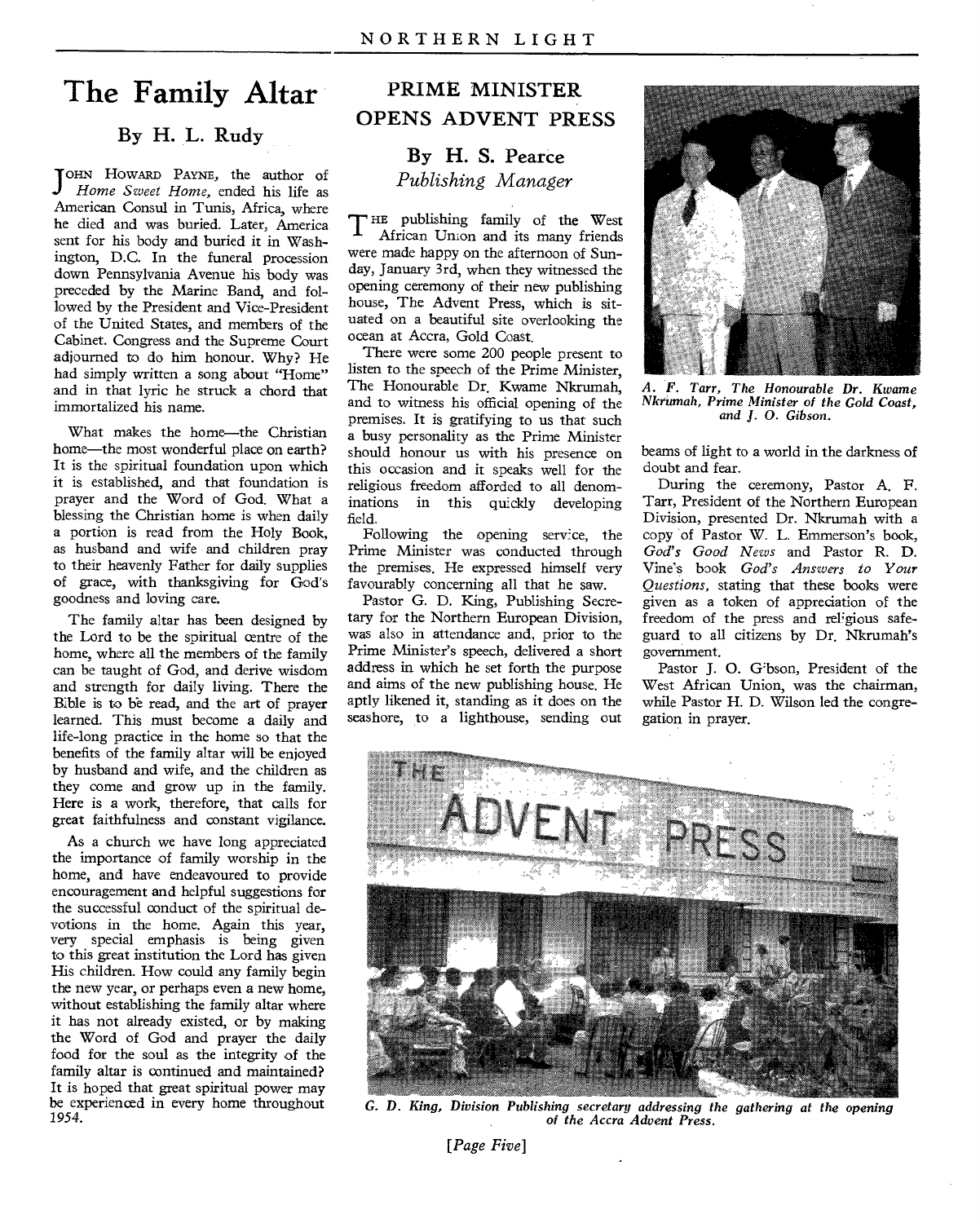# **WORK IN THE NORTHERN TERRITORIES**

## **By N. E. Ampate**

**HERE** is no such word as impossibility with God. All things are possible with Him, but we human beings often find things impossible and discouraging.

When I was transferred from Obuasi to the northern part of the Gold Coast to Salaga, an important slave trading centre in the olden days, I was discouraged by some friends. They told me so many tales concerning this place. I told them that God would lead me, so I answered the call.

When I came, I found that some of the things my friends told me were untrue. I prayed for strength and guidance. All the other tribes in the north are afraid of the Konkomas because they are hostile and have, on occasions, killed people. It is wonderful that the Konkomas have accepted the truth more than any of the other tribes. God alone can change bad people into good people. I now have 120 regular Sabbath-school members. God is wonderful.

#### *Mass Literacy*

I found a great need **to** start literacy classes for my out-stations because before any church can be established firmly, some of the believers must know how to read the Bible and instruct the people if a teacher is not there, otherwise the church will be a weak church. **I** have thirty-four students studying the Twi primer and some have completed the first primer. God has given them heavenly wisdom to study. I tell you, brethren and sisters, as God turned Saul the persecutor to Paul the



*Konkomas in festival dress.* 

apostle, so will He turn these Konkomas to Konkomas the preachers.

#### *School Wanted*

Recently I was in my room when four of these people came in. They said, "Teacher, tell Okanja [white man] at Kumasi to make a school for our children. We want our children to be educated in a Christian school." Is this not interesting? The light has reached such people.

This picture shows some of the Konkomas wearing their festival dress. How fearful they look, but now those who have accepted the truth have put these dresses away.

May the Almighty pour His heavenly blessings upon the work in the northern territories.



*A Konkomas literacy class, Pastor Akyano is seated*  on *the left and the writer is on the right.* 

# **"He That Hateth His Life"**

### *(Continued from page 4.)*

people. A church was raised up, and he became its first elder. But presently a problem arose. His uncle, who was the tribal chief, died, and Isaiah, through matriarchal descent, was next in line for the stool. The people let him know that he was to become the new chief, and Isaiah was faced with a dilemma. To accept the chieftainship involved the practice of certain rites and ceremonies offensive to the conscience of a Christian. He would be expected to pour libations of wine and blood to the spirits of his ancestors: He must offer sacrifices of sheep. He must take certain oaths and perform certain fetish rites. He must take part in devil-dances and take many wives.

Isaiah was troubled. How could he accept the chieftaincy and be true to God? If he became chief, he knew he must leave the church and the people he loved. If he refused to become chief, his people might turn on him and destroy him. He was faced with the choice of Moses, and like Moses, "by faith ... refused to be cal'ed [chief] ... choosing rather to suffer affliction with the people of God, than to enjoy the pleasures of sin for a season." The matter was placed before the paramount chief of the state, who, providentially, was favourably inclined toward the Adventists. So, with the payment of a fine, Isaiah was released from his tribal obligations and remained free to worship God according to his conscience. He spurned the abotiri (headband) of the chief, and will one day wear the crown of righteousness which the Saviour shall give him. I think he will then be glad he made that choice.

About ten miles distance (as the crow flies) from Kofiase is the town of Sekodumase, where is another church of Seventhday Adventists. The MV leader is a young man by the name of Enos Okyere (o-chere). He is an active lay preacher, too, and owns a lorry which he uses in his evangelistic work in the villages. Enos is also a young man of quiet and noble Christian character. The people of Sekodumase came to admire him for it, and when their chief abdicated the stool, they came to Enos and invited him to be their chief. But Enos, like Isaiah, knew that he could not perform what was required of an Ashanti chief and remain a Christian. So he refused the invitation. The people were incensed and, as did the Jews of old, who "would come and take Him [Jesus] by force, to make Him a king," they conspired

*[Page Six]*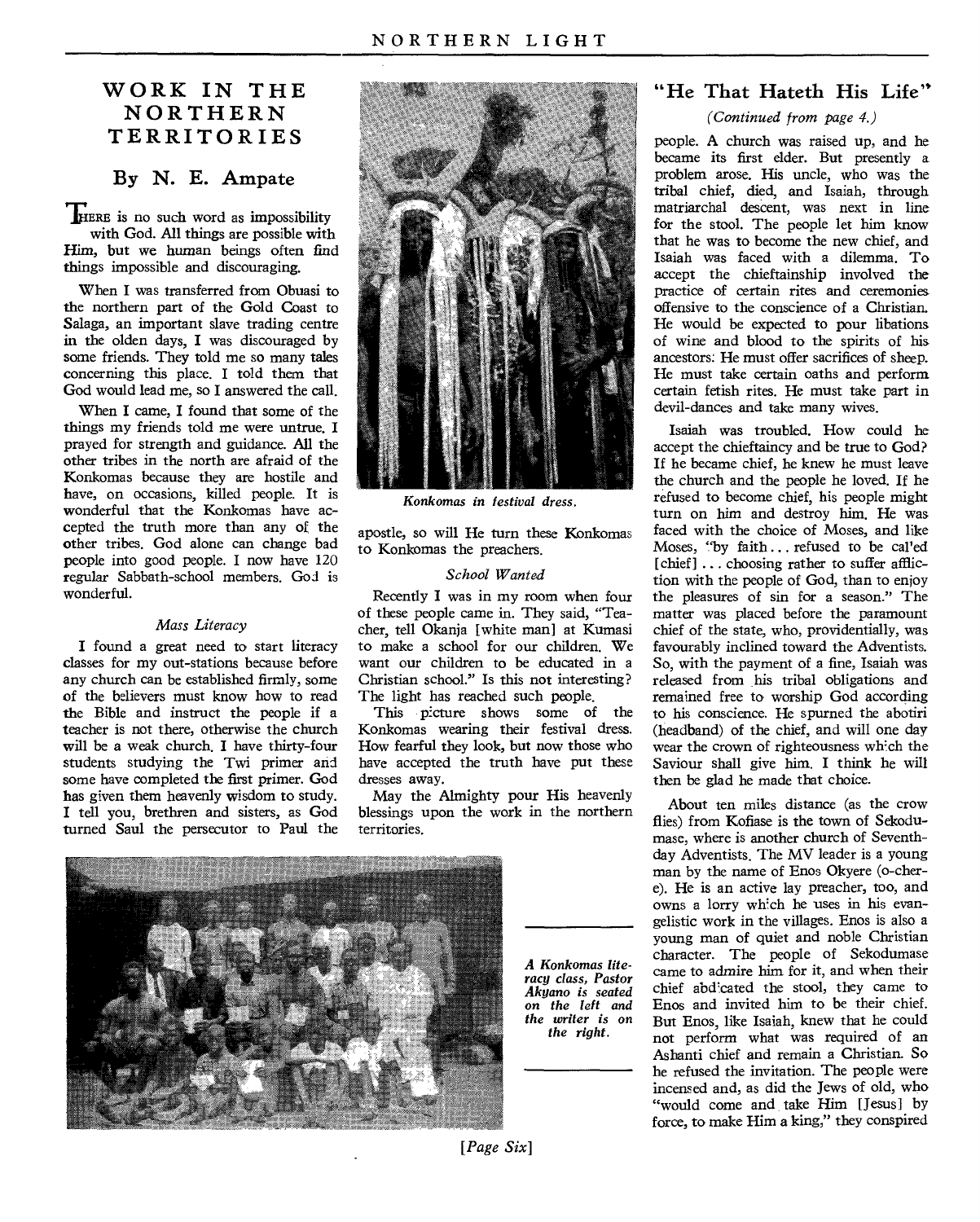together to make Enos their chief, using force if necessary.

But their schemes were known to a friend of Enos, who warned him to flee, inviting him to hide in his own house. Enos remained hidden for some days. Then, for some unknown reason, his friend's attitude toward him changed. He went secretly to the plotters, told them Enos was hidden in his house, and encouraged them to come and take him. But now their evil schemings became known to some of the churchmembers, and they ran to him, warned him against his supposed friend, and urged him to flee. Enos fled, just in time to escape the men who were already on their way to take him.

Borrowing a bicycle, Enos fled along the main road out of the town. His pursuers, learning of his escape, went after him in a lorry. Enos heard them coming, and hurled himself off his bicycle and hid himself in the dense jungle beside the road. The lorry sped on and arrived at the next village, where the men learned that Enos had not arrived. Knowing that he must have hidden somewhere along the road, they returned and stopped a women whom they met to ask if she had seen him. "Yes," she said, "I passed him on the road." After much argument, and realizing that to find Enos in the bush would mean a prolonged search, they gave up the pursuit.

Enos remained hidden. Presently, some of the churchmembers came to find him, and learning that he had not arrived at the next village, they guessed that he was hiding somewhere along the road. So, returning, they began to sing some of .the hymns that Enos knew so well, and he, hearing them and knowing they were his friends, came out of hiding. They advised him not to return to Sekodumase, but to go to some distant town until such time as the people, tired of waiting, would choose someone else to be their chief.

John Kwakye (kwa-che) is a bright, intelligent teacher in one of our mission schools. But he, too, by descent, would one day become chief of his tribe. There may have been a time when he looked forward with pride to his future dignity, but the coming of an Adventist preacher changed all that. He became a Seventhday Adventist, and attended Bekwai Training School to be trained as a teacher. Came the time of the term holiday, but John, unlike the other students, did not go home. The principal, surprised to see him still there, asked the reason, and John told

him that the people had sent for him to be their chief. "But," said John, "I cannot be a chief and a Christian at the same time." "Why not?" asked the principal, for he was curious to know. "You won't understand, sir," he said, "but I would be expected to do many things that a Christian may not do . So if I become a chief,

I can no longer be a Christian; but this I am not willing to do."

So Isaiah, Enos, and John, like the worthies of old whose names they bear, are loyal to Christ, having scorned worldly honour, because they looked forward to the reward of the one who sacrifices his earthly life that he might live for ever.

ians

ies

 $\frac{1}{2}$  cut.

er<br>yees

# SANITARIUMS AND HOSPITALS, 1952

'8 or

ity

100•Neomismi,••••••••=1,11iNonismismi,=-NmismismisomiNniNne.sinenisenismislintomissonisssiNm,m,••NniNintNaNnisaiNili`sii,NiNwimmilseessikgmk,

Out:<br>cnts

|                                                           | Capa | No.<br>patie | No.    | ∄≵ਚੋਂ<br>Ξ. | Physi          | $\overline{\mathbf{r}}$ | ិដ្ឋិ<br>មិដ្ឋិ | re<br>Empl | $\frac{1}{N}$ |
|-----------------------------------------------------------|------|--------------|--------|-------------|----------------|-------------------------|-----------------|------------|---------------|
| Ekebyholm Summer                                          |      |              |        |             |                |                         |                 |            |               |
| Sanitarium, Sweden                                        | 75   | 270          |        | 285         | 1              | 9                       | 40              | 50         |               |
| Gimbie Mission Hospital,<br>Ethiopia                      | 50   | 1742         | 13710  | 300         | 1              | $\overline{c}$          | 20              | 23         |               |
| Haile Selassie Hospital,<br>Debre Tabor, Ethiopia         | 26   | 1015         | 4000   | 3280        | 1              | 1                       | 10              | 12         |               |
| Hopeaniemi Sanitarium<br>Finland<br>Hultafors Sanitarium, | 20   | 357          | 20     |             | 1              | 4                       | 6               | 11         | 9             |
| Sweden                                                    | 124  | 1905         |        | 4938        | $\overline{c}$ | 26                      | 81              | 109        | 12            |
| Ile Ife Hospital.<br>West Africa                          | 90   | 2754         | 55000  | 1500        | $\overline{c}$ | 12                      | 80              | 94         | 60            |
| Nyhyttan Sanitarium,<br>Sweden<br>                        | 75   | 1328         |        | 1965        |                | 9                       | 50              | 59         |               |
| Skodsborg Sanitarium,<br>Denmark                          | 257  | 3800         | 570    | 17466       | 6              | 41                      | 193             | 240        | 42            |
| Skogli Sanitarium,<br>Norway<br>.<br>.                    | 50   | 728          |        | 691         | 1              | 5                       | 23              | 29         |               |
| Stanboroughs Hydro,<br>England                            | 58   | 706          | 753    | 2043        |                | 12                      | 26              | 38         |               |
| Toivonlinna Summer<br>Sanitarium, Finland                 | 80   | 280          | 339    |             | 1              | 4                       | 37              | 42         |               |
| Zauditu Memorial Hospital,<br>Ethiopia                    | 85   | 3103         | 36103  | 4100        | 3              | 7                       |                 | 10         | 32            |
| Total                                                     | 990  | 17988        | 111389 | \$36568     | 19             | 132                     | 566             | 717        | 155           |

# CLINICS AND DISPENSARIES

| Capacity | Patients<br>Treated | Ξ      | Physicians | Nurses         | Other<br>Employees | Employees<br>Total |
|----------|---------------------|--------|------------|----------------|--------------------|--------------------|
| 40       | 4800                | 164    |            |                | 6                  |                    |
| 50       | 10207               | 195    |            | 4              |                    | 5                  |
| 260      | 59672.              | 520    | 1          | 18             | 35                 | 54                 |
| 150      | 16008               |        |            | 7              | 14                 | 21                 |
| 12       | 1599                | 615    |            | $\mathfrak{D}$ |                    | 3                  |
| 35       | 5128                | 615    | 1          | 2              |                    | 3                  |
| 75       | $-17030$            | 335    |            | 11             | 3                  | 14                 |
| 622      | 114444              | \$2444 | 3          | 45             | 59                 | 107                |
|          |                     |        |            |                |                    |                    |

A. ANDERSON, M.D., *Division Medical Secretary* 

*[Page Seven]*